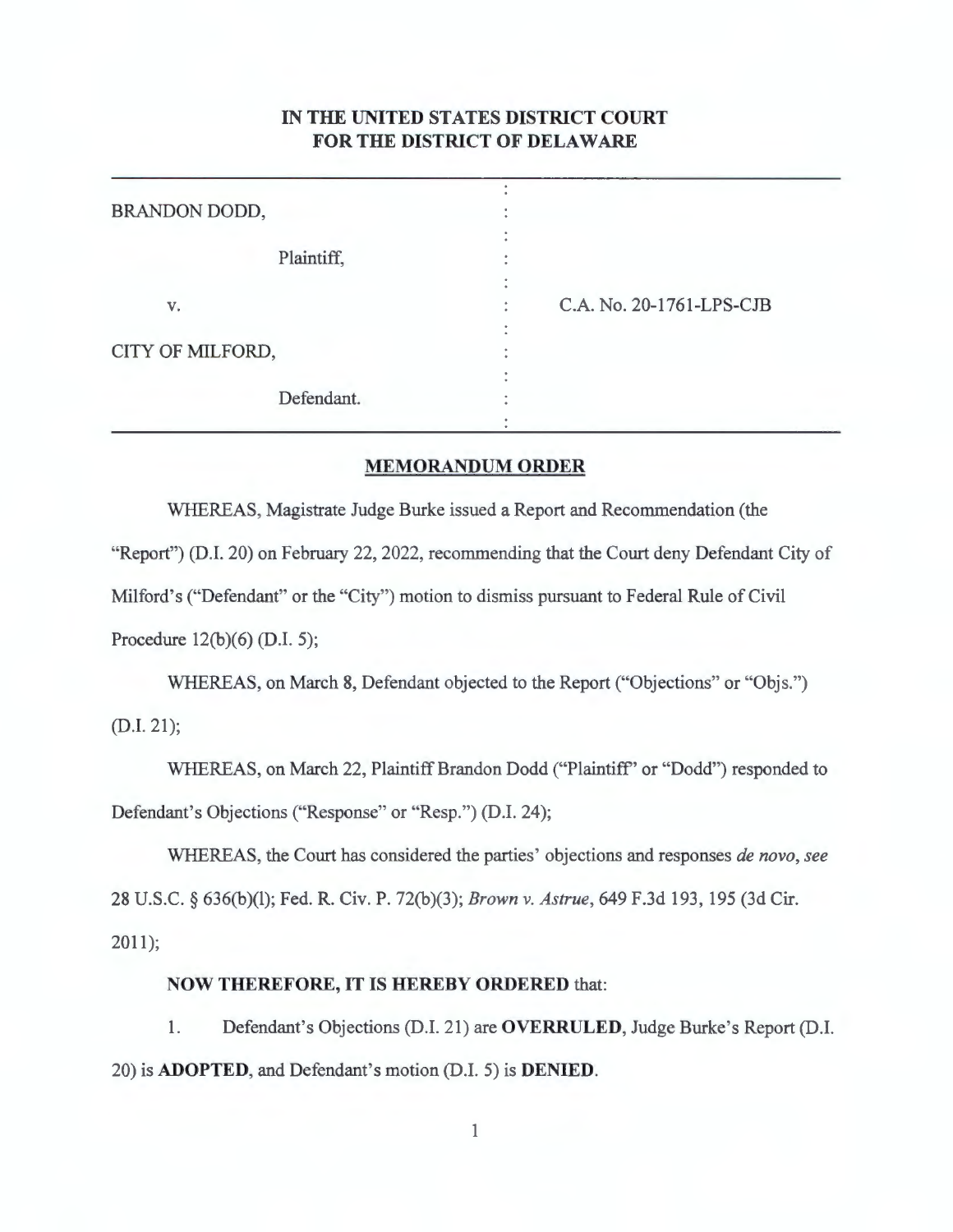2. The Report outlines two separate bases for its recommendation that the Court deny Defendant's motion. Defendant objects only to the first basis: that it has not established its statute-of-limitations affirmative defense because it is not apparent on the face of the Complaint that Dodd's claims are time-barred.

3. As the Report explains, Dodd's Complaint alleges that he received a Right to Sue letter from the U.S. Equal Employment Opportunity Commission ("EEOC") on September 28, 2020 and timely filed his Complaint on December 23, 2020, within 90 days ofreceiving the letter as required by 42 U.S.C. § 2000e-5(f)(1). Defendant argues Judge Burke improperly treats this letter as valid, despite having received contrary evidence. *(See* Objs. at 2) In particular, the City argues Judge Burke should have considered the exhibits attached to its opening brief in support of its motion – namely, a September 9, 2020 Right to Sue letter (D.I. 5-3 Ex. A), an email reflecting that said letter was sent to counsel for the parties on September 9, 2020 *(id.* Ex. B), and a January 12, 2021 Notice of Intent to Rescind the September 28, 2020 letter from the EEOC *(id.* Ex. C). *(See* Objs. at 2) Together, in the City's view, these documents establish that the September 9, 2020 letter is the only valid Right to Sue letter, and accordingly, absent some exception, Plaintiffs claims are time-barred. *(See id.* at 2-3)

4. As the Report notes, however, Defendant's assertions are premised on facts not referenced in Dodd's Complaint or the exhibits to it. Further, the Court agrees with the Report that the materials referenced in the City's exhibits do not fall under any of the categories of documents courts may consider on a Rule 12(b)(6) motion, such as a "document integral to or explicitly relied upon by the plaintiff in framing the pleading," an "undisputedly authentic document that a defendant attaches as an exhibit to a motion to dismiss if the plaintiff's claims are based on the document," matters "incorporated by reference or integral to the claim, items

2